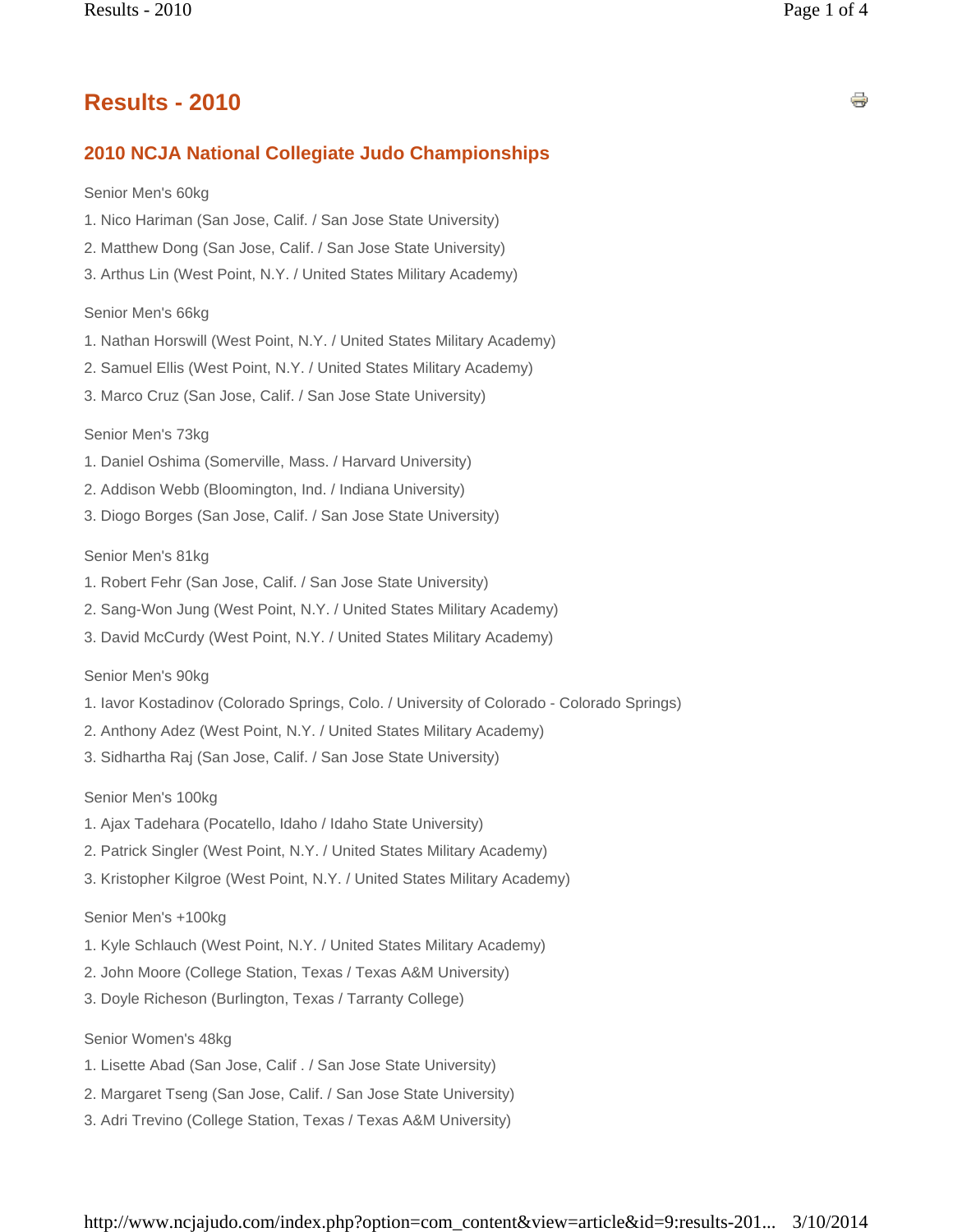- Senior Women's 52kg
- 1. Brenna Clark (San Jose, Calif. / San Jose State University)

Senior Women's 57kg

- 1. Pauline Macias (Colorado Springs, Colo. / University of Colorado Colorado Springs)
- 2. Ariel Espinoza-Levy (West Point, N.Y. / United States Military Academy)
- 3. Katherine Donohoe (West Point, N.Y. / United States Military Academy)

Senior Women's 63kg

- 1. Heather Purlhey (West Point, N.Y. / United States Military Academy)
- 2. Maria Phillips (United States Air Force Academy, Colo. / United States Air Force Academy)
- 3. Hillary Horst (Ames, Iowa / Iowa State University)

Senior Women's 70kg

- 1. Nargis Kabiri (West Point, N.Y. / United States Military Academy)
- 2. Kelcy Hartley (Muncie, Ind. / Ball State University)
- 3. Catherine Clarke-Pounder (West Point, N.Y. / United States Military Academy)

## Senior Women's +78kg

- 1. Allison Clifford (San Jose, Calif. / San Jose State University)
- 2. Francesca Di Troia (San Antonio, Texas / Texas State University)
- 3. Alyssa Gilkey (Ames, Iowa / Iowa State University)

Novice Men's 60kg

- 1. Luciano Tavera (Lafayette, La. / University of Louisiana Lafayette)
- 2. Alan Verdin (Baton Rouge, La. / Louisiana State University)
- 3. Carl Romm (Bloomington, Ind. / Indiana University)

Novice Men's 66kg

- 1. Aaron Phillips (Lafayette, La. / University of Louisiana Lafayette)
- 2. John Ahn (College Station, Texas / Texas A&M University)
- 3. Ryan Wilson (West Point, N.Y. / United States Military Academy)

## Novice Men's 73kg

- 1. Spencer Donaldson (West Point, N.Y. / United States Military Academy)
- 2. David Samuelson (Ames, Iowa / Iowa State University)
- 3. Matthew Soto (Dallas, Texas / University of Dallas)

Novice Men's 81kg

- 1. Vincent Junior (Ames, Iowa / Iowa State University)
- 2. Jonathan Tu (Muncie, Ind. / Ball State University)
- 3. Amaury Berzin (New York City, N.Y. / Harvard University)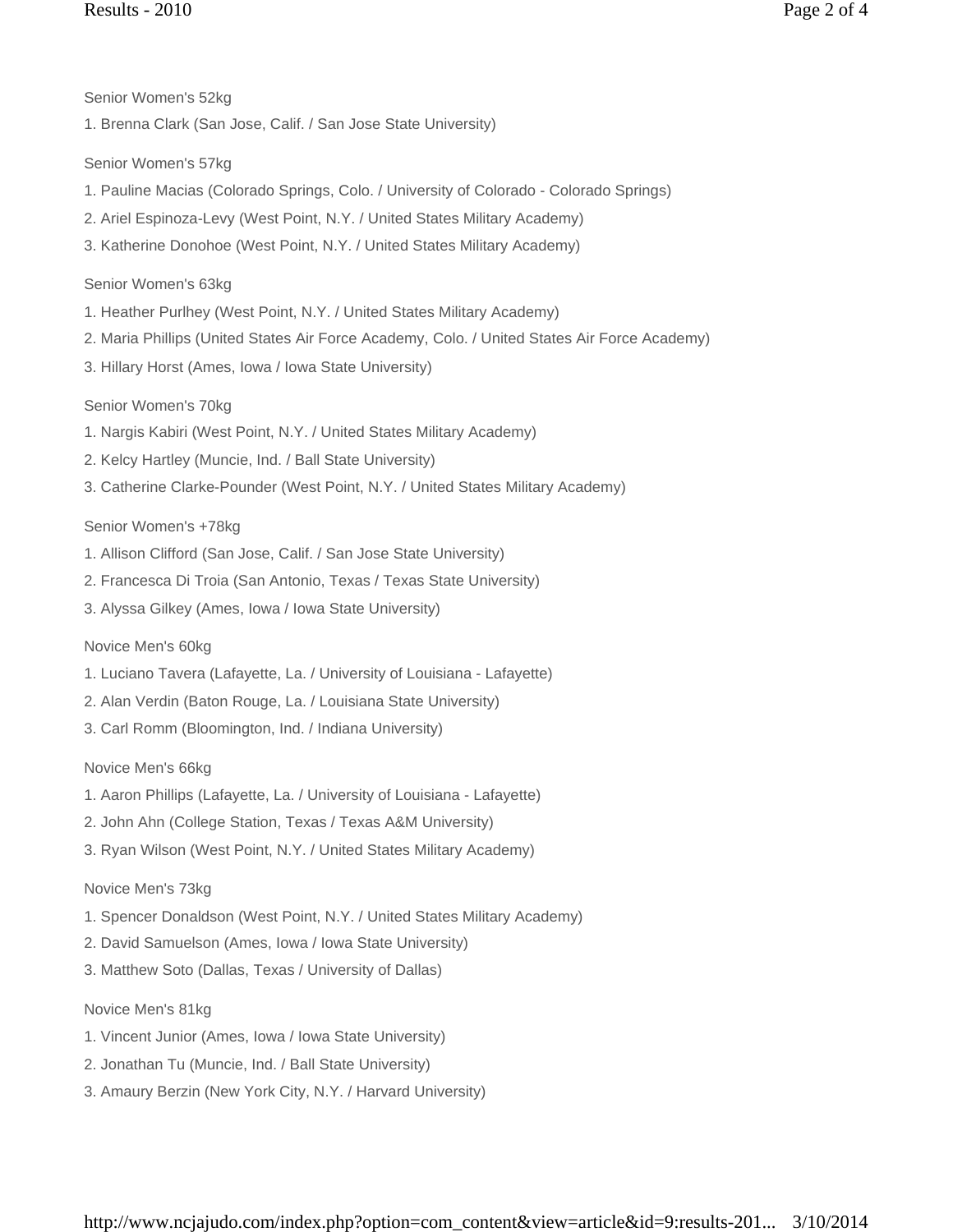Novice Men's 90kg

- 1. Charles Bennett (West Point, N.Y. / United States Military Academy)
- 2. Michael Gibson (West Point, N.Y. / United States Military Academy)
- 3. Timothy Miller (Ames, Iowa / Iowa State University)

## Novice Men's 100kg

- 1. Ross Gourlay (United States Air Force Academy, Colo. / United States Air Force Academy)
- 2. Caleb Lenard (College Station, Texas / Texas A&M University)
- 3. Josh McCall (Ames, Iowa / Iowa State University)

### Novice Men's +100kg

- 1. John Moore (College Station, Texas / Texas A&M University)
- 2. Nicholas Katzung (Ames, Iowa / Iowa State University)
- 3. John Sappington (Ames, Iowa / Iowa State University)

### Novice Women's 48kg

1. Adri Trevino (College Station, Texas / Texas A&M University)

Novice Women's 57kg

1. Katrina Pura (Salinas, Calif. / Stanford University)

Novice Women's 63kg

- 1. Maria Phillips (United States Air Force Academy, Colo. / United States Air Force Academy)
- 2. Hillary Horst (Ames, Iowa / Iowa State University)
- 3. Katherine Vickers (Ames, Iowa / Iowa State University)

### Novice Women's 70kg

- 1. Nargis Kabiri (West Point, N.Y. / United States Military Academy)
- 2. Catherine Clarke-Pounder (West Point, N.Y. / United States Military Academy)
- 3. Sarah Chapman (Ames, Iowa / Iowa State University)

### Novice Women's +78kg

1. Alyssa Gilkey (Ames, Iowa / Iowa State University)

## FINAL TEAM POINTS

### Senior Women

- 1. San Jose State University
- 2. United States Military Academy
- 3. United States Air Force Academy
- 3. Ball State University
- 3. United States Air Force Academy
- 6. Texas A&M University